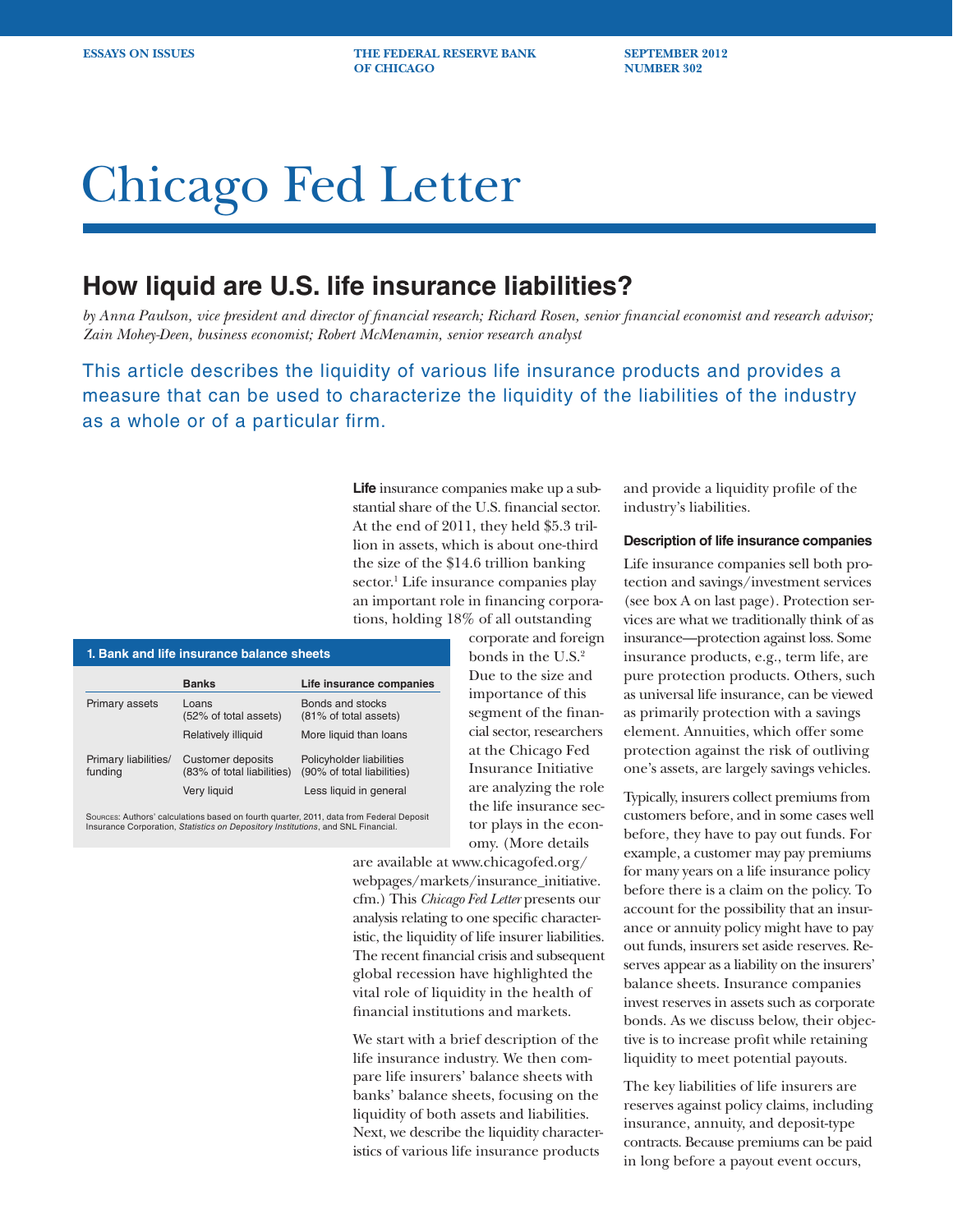#### **2. Categorizing liquidity of life insurer liabilities**

| <b>Liability bucket</b> | <b>Bucket description</b>                                                                                               | <b>Product examples</b>                         |
|-------------------------|-------------------------------------------------------------------------------------------------------------------------|-------------------------------------------------|
| Zero liquidity          | Liabilities with<br>no redemption rights                                                                                | Immediate annuities<br>Disability insurance     |
| Low liquidity           | Stable redemption<br>profile                                                                                            | Whole life                                      |
| Moderate liquidity      | Redeemable at<br>book value with<br>significant penalties                                                               | Deferred annuities<br>Universal life            |
| High liquidity          | <b>Retail liabilities with</b><br>little impediment<br>to surrender:<br>redeemable/putable<br>institutional liabilities | Deferred annuities; GICs;<br>funding agreements |

Source: Authors' calculations based on information from Joel Levine, 2010, "Special report: Moody's global liquidity stress test for life insurance operating companies," report, No. 121220, Moody's Investor Services, March.

insurers often invest in long-term assets so that the duration of assets matches that of liabilities. Over half of life insurers' assets are invested in corporate, foreign, and government bonds; and another 6% of assets are invested in commercial mortgages.3 Most of these fixed-income investments have long durations, reflecting the long duration of insurance liabilities.

## **Liquidity of banks and life insurers**

The liquidity of a particular investment measures the extent to which the asset can be bought or sold without affecting its price. At the firm level, liquidity risk is the risk that a firm will have to take a loss when it is forced to raise cash quickly. For insurers, liquidity risk is most likely to occur when they have to pay customers an unexpectedly large amount. To do so, an insurer might have to liquidate assets. If assets are illiquid, this can involve selling at a loss (a so-called fire sale). So, liquidity risk is present when liabilities are liquid (making unexpected payouts more likely) and when assets are illiquid (making fire-sale losses more likely). In extreme cases, liquidity risk can lead to runs. Runs occur when many liability holders rush to withdraw their funds from an institution because they fear the money will run out.<sup>4</sup> This rush to withdraw funds can cause solvent institutions to turn insolvent because of fire-sale losses. This idea of a run is a familiar concept in banking, where a loss of confidence in a particular institution can lead to scenes of customers crowding into their bank to demand immediate withdrawals.

such as term life and immediate annuities, cannot be withdrawn; other products, such as deferred annuities, have a cash value that can be withdrawn by customers but only with a penalty. The reserves supporting insurance and annuity contracts comprise 90% of life insurers' liabilities (see figure 1).6 We explore the withdrawal profiles of reserves below, but in general, life insurance liabilities are more difficult to withdraw than bank deposits, which means that they are less liquid.

Overall, life insurers have less liquid liabilities than banks do. Banks fund themselves with highly liquid demand deposits, which make up over 80% of banks' liabilities (see figure 1).<sup>5</sup> While life insurers have some demand deposit-like products, many of their products have limitations on withdrawals. Some of the life insurance products described in box A,

In the event of a drawdown of liabilities by depositors or policyholders, a firm's ability to respond will depend on the assets the firm is holding and, in particular, on the liquidity characteristics of the assets. Looking at bank assets, over half are in the form of loans (see figure 1). Should a bank be forced to sell its loans quickly, it would most likely have to take significant losses because loans are relatively illiquid. Life insurers, however, have a large share of more liquid assets like bonds and equities that can typically be sold quickly with relatively small losses. This combination of a lower likelihood of liabilities being withdrawn (lower liability liquidity) and potentially smaller losses from selling assets quickly (higher asset liquidity) indicates that life insurers are less exposed to liquidity risk than banks.

# **Categorizing liabilities by liquidity**

Although insurance companies have less liquidity risk than banks, they do have liquidity risk. Indeed, there have been runs on insurance companies. For example, in 1999, there was a run on General American Life Insurance Company (GA

Life).7 GA Life had issued funding agreements<sup>8</sup> with a clause that gave customers the option to withdraw the value of their investments with seven days notice. When rating downgrades induced investors to withdraw their funds, GA Life could not satisfy their demands and the company was placed under supervision by the Missouri Insurance Department. The GA Life example illustrates that liquidity risk at insurance companies is a function of liability holders' ability to withdraw liabilities. In addition, liability holders must exercise this option to withdraw funds.

We can begin to quantify the liquidity characteristics of the life insurance sector by characterizing the liquidity of different types of life insurance products. This analysis combines information about a product's contractual liquidity with information about a policyholder's cost of withdrawing funds. We begin by dividing life insurance company liabilities into four buckets based on their liquidity risk (see figure 2).9 In assigning life insurer reserves to liquidity buckets, we consider whether a product can be cashed in, the cost of doing so from the policyholder's perspective, and the likelihood that the need to satisfy surrenders would lead to unexpected cash outflows from the insurer.<sup>10</sup>

## **Zero liquidity**

On one end of the spectrum, life insurance product reserves with almost no liquidity risk to insurers include those backing products with no provisions for policyholders to extract cash immediately or to surrender their policy for a cash value. These include reserves for annuities that are already paying out (payout annuities), for term life insurance (which has no savings component), and for disability insurance.

#### **Low liquidity**

Low-liquidity liabilities are primarily made up of reserves that back products with some cash value, but where policyholders are likely to face high costs to replace them. Reserves supporting products like whole life, also known as ordinary life insurance, fall into this category. Low-liquidity products are primarily protection products, although they may have some savings/investment elements tied to them. These contracts may allow the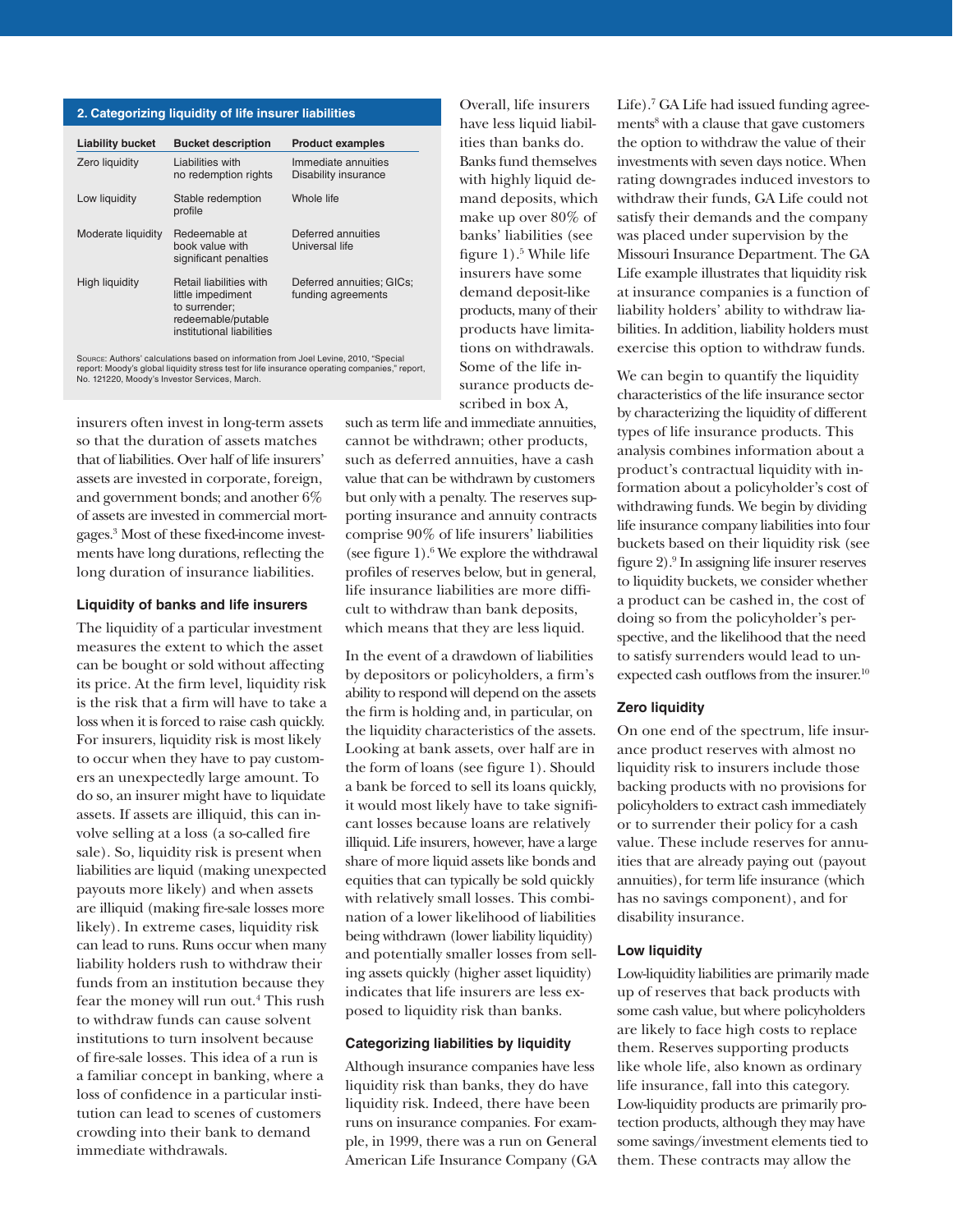| 3. Liquidity profile of life insurance industry liabilities |      |      |      |      |      |  |
|-------------------------------------------------------------|------|------|------|------|------|--|
|                                                             | 2007 | 2008 | 2009 | 2010 | 2011 |  |
| Zero liquidity                                              | 20.1 | 23.6 | 19.5 | 19.1 | 18.8 |  |
| Low liquidity                                               | 29.2 | 28.1 | 28.9 | 26.8 | 27.0 |  |
| Moderate liquidity                                          | 41.6 | 37.8 | 41.6 | 44.0 | 43.1 |  |
| High liguidity                                              | 9.1  | 10.6 | 10.0 | 10.0 | 11.1 |  |
| Composite score                                             | 4.66 | 4.51 | 4.74 | 4.83 | 4.89 |  |

Note: Numbers indicate percent of total, except composite score. Source: Authors' calculations based on data from SNL Financial.

savings portion to be withdrawn at the policyholder's discretion, but historically these contracts have had relatively low and predictable redemption rates. The costs of replacing the policies and the losses on extracting value mean policyholders are unlikely to withdraw funds en masse.

# **Moderate liquidity**

Moderate-liquidity liabilities are made up of reserves that back products with contract terms that allow for some liquidity, but restrict the timing of withdrawals or impose surrender charges (penalties) on withdrawals. Deferred annuities and universal life policies are examples of products that may have these features. These products have contractual provisions that allow policyholders to withdraw a certain amount of the policy's built-up value under specific conditions. In addition to providing protection and savings, these products also provide liquidity. Policies with higher surrender charges are less liquid because accessing liquidity is more costly for the policyholder.

# **High liquidity**

High-liquidity liabilities are reserves that back products that impose few limitations on or penalties for early withdrawal. These highly liquid liabilities include guaranteed investment contract (GICs) and funding agreements (which played a major role in GA Life's downfall). In addition, reserves against deferred annuities where surrender penalties are very low and the policyholder has the ability to determine the timing of withdrawals are classified as high liquidity. In general, the most highly liquid life insurance liabilities are those associated with products that are easily redeemable with low penalties and products sold to institutional

investors. These products are particularly liquid when they contain contract provisions that allow them to be withdrawn at will and at par, similar to bank demand deposits.

# **Quantifying liability liquidity**

To quantify these liability buckets, we ex-

amine insurers' statutory filings, which report the reserves held against various product categories. We supplement this with statutory information on the likely contractual terms of these products, such as the cost to withdraw funds. Zeroliquidity liabilities consist of accident and health (A&H) reserves, plus annuity and deposit-type liabilities that do not allow discretionary withdrawals. Low-liquidity liabilities consist of life contract reserves, or the reserves that do not back annuities, deposit-type contracts, or A&H. The moderate-liquidity bucket contains annuity and deposit contracts that allow discretionary withdrawals with penalties or withdrawals at fair value. Finally, the high-liquidity bucket is made up of reserves for annuity and deposit contracts that allow discretionary withdrawals at book value. This method classifies liabilities based on common characteristics across the product groups, rather than aggregating product-level information.

Our analysis of the data indicates that life insurers had about 46% of liabilities in the zero- to low-liquidity categories and 54% in the moderate- to high-liquidity categories at the end of 2011 (see figure 3). This shows a slight shift toward more liquid liabilities since 2007, when zero- and low-liquidity liabilities represented about 49% of the total. Looking at the riskiest bucket, high liquidity, we see a rise to an 11% share in 2011 from 9% in 2007. These aggregate data mask considerable firm-level heterogeneity. For example, two of the largest ten life insurers, by assets, have more than 20% of liabilities in the high-liquidity category.

To facilitate comparisons across firms and over time, we created a composite score, which is the weighted sum of the share of liabilities in each bucket. Zeroliquidity liabilities get a weight of 0, lowliquidity liabilities get a weight of 3.33, moderate-liquidity liabilities get a weight of 6.67, and high-liquidity liabilities get a weight of 10. From 2007 to 2011, the industry average composite liquidity score rose from 4.66 to 4.89, indicating a slight increase in liquidity (see figure 3).

We view the liquidity measures that we have created as indicative approximations for the liquidity of the reserves of insurers. These measures have important limitations. As mentioned earlier, we are not looking directly at product liabilities when assessing liquidity risk. We use aggregate data about withdrawal characteristics of certain products to classify the risk, which masks some information about the true risk of the liabilities.

In addition, this is a measure of the liquidity of liabilities only, not of the firm or the industry itself. The liquidity of the assets supporting the liabilities would be an important component of a more complete look at liquidity. It may be that as these companies have taken on more liquidity risk in their liabilities, they have offset some or all of that by holding more liquid assets.

Charles L. Evans, *President*; Daniel G. Sullivan, *Executive Vice President and Director of Research*; Spencer Krane, *Senior Vice President and Economic Advisor*; David Marshall, *Senior Vice President*, *financial markets group*; Daniel Aaronson, *Vice President*, *microeconomic policy research*; Jonas D. M. Fisher, *Vice President*, *macroeconomic policy research*; Richard Heckinger,*Vice President*, *markets team*; Anna L. Paulson, *Vice President*, *finance team*; William A. Testa, *Vice President*, *regional programs*, *and Economics Editor*; Helen O'D. Koshy and Han Y. Choi, *Editors* ; Rita Molloy and Julia Baker, *Production Editors*; Sheila A. Mangler, *Editorial Assistant.* 

*Chicago Fed Letter* is published by the Economic Research Department of the Federal Reserve Bank of Chicago. The views expressed are the authors' and do not necessarily reflect the views of the Federal Reserve Bank of Chicago or the Federal Reserve System.

© 2012 Federal Reserve Bank of Chicago *Chicago Fed Letter* articles may be reproduced in whole or in part, provided the articles are not reproduced or distributed for commercial gain and provided the source is appropriately credited. Prior written permission must be obtained for any other reproduction, distribution, republication, or creation of derivative works of *Chicago Fed Letter* articles. To request permission, please contact Helen Koshy, senior editor, at 312-322-5830 or email Helen.Koshy@chi.frb.org. *Chicago Fed Letter* and other Bank publications are available at www.chicagofed.org.

ISSN 0895-0164